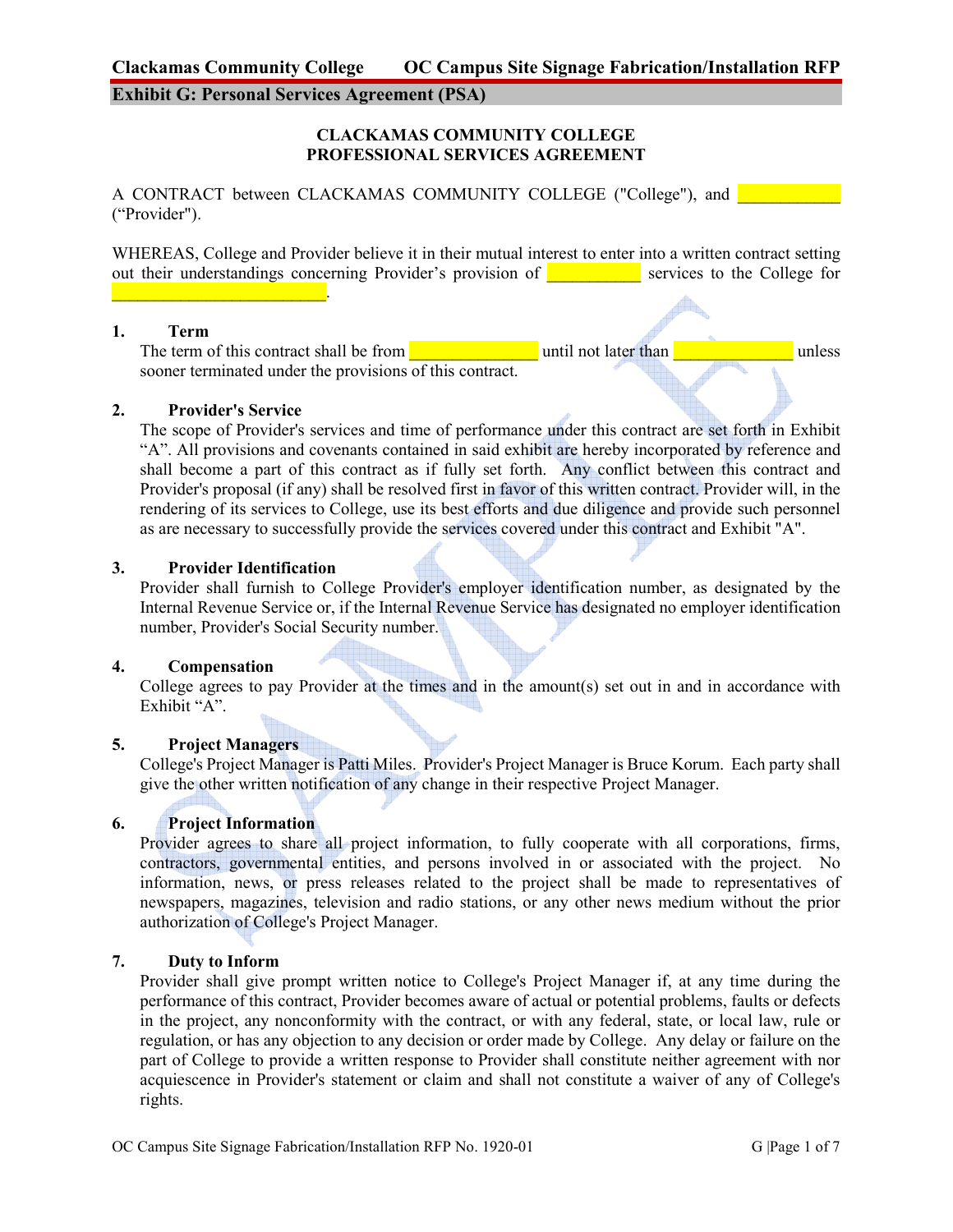# **Exhibit G: Personal Services Agreement (PSA)**

### **8. Provider is Independent Contractor**

Provider is an independent contractor for all purposes and shall be entitled to no compensation other than the compensation expressly provided by this contract. Provider hereby expressly acknowledges and agrees that as an independent contractor, Provider is not entitled to indemnification by the College or the provision of a defense by the College under the terms of ORS 30.285. This acknowledgment by Provider shall not affect his/her independent ability (or the ability of his/her insurer) to assert the monetary limitations found at ORS 30.270, the immunities listed at ORS 30.265, or other limitations affecting the assertion of any claim under the terms of the Oregon Tort Claims Act (ORS 30.260 to ORS30.300).  $\bigtriangleup$ 

### **9. Overtime**

Any person employed on work under this contract, other than a person subject to being excluded from the payment of overtime pursuant to either ORS 653.010 to 653.261 or 29 USC§201 to 209, shall be paid at least time and a half for all overtime worked in excess of 40 hours in any one week.

### **10. Indemnity and Insurance**

- i. Indemnity: Provider acknowledges responsibility for any and all liability arising out of the performance of this contract and to the extent of the Oregon Tort Claims act and The Oregon Constitution shall hold College harmless from and indemnify and defend College for any and all liability, settlements, loss, costs, and expenses in connection with any action, suit, or claim resulting or allegedly resulting from Provider's acts, omissions, activities or services in the course of performing this contract.
- ii. General Liability Insurance: Provider shall maintain a broad form commercial general liability insurance policy reflecting limits of not less than \$2,000,000 combined single limit per occurrence, with an annual aggregate of \$3,000,000 for bodily injury, personal injury or property damage. Such policy shall contain a contractual liability endorsement to cover Providers indemnification obligations under this Contract. The policy shall also contain an endorsement naming College, elected officials, agents, employees and as an additional insured, in a form satisfactory to College, and expressly providing that the interest of College shall not be affected by Provider's breach of policy provisions.
- iii. Automobile Liability: Provider shall maintain an automobile liability insurance policy reflecting limits of not less than \$2,000,000 combined single limit per occurrence for bodily injury, personal injury or property damage. The coverage shall include both hired and non-owned auto liability. The policy shall also contain an endorsement naming College as an additional insured, in a form satisfactory to College, and expressly providing that the interest of College shall not be affected by Provider's breach of policy provisions.
- iv. Primary Coverage: The coverage provided by insurance required under this contract shall be primary, and any other insurance carried by College shall be excess.

# **11. Work is Property of College**

All work, including but not limited to documents, drawings, papers, computer programs, and photographs, performed or produced by Provider under this contract shall be the property of College.

# **12. Law of Oregon**

 The contract shall be governed by the laws of the State of Oregon. Venue shall be in Clackamas County, Oregon.

### **13. Errors**

 Provider shall perform such additional work as may be necessary to correct errors in the work required under this without undue delays and without additional cost.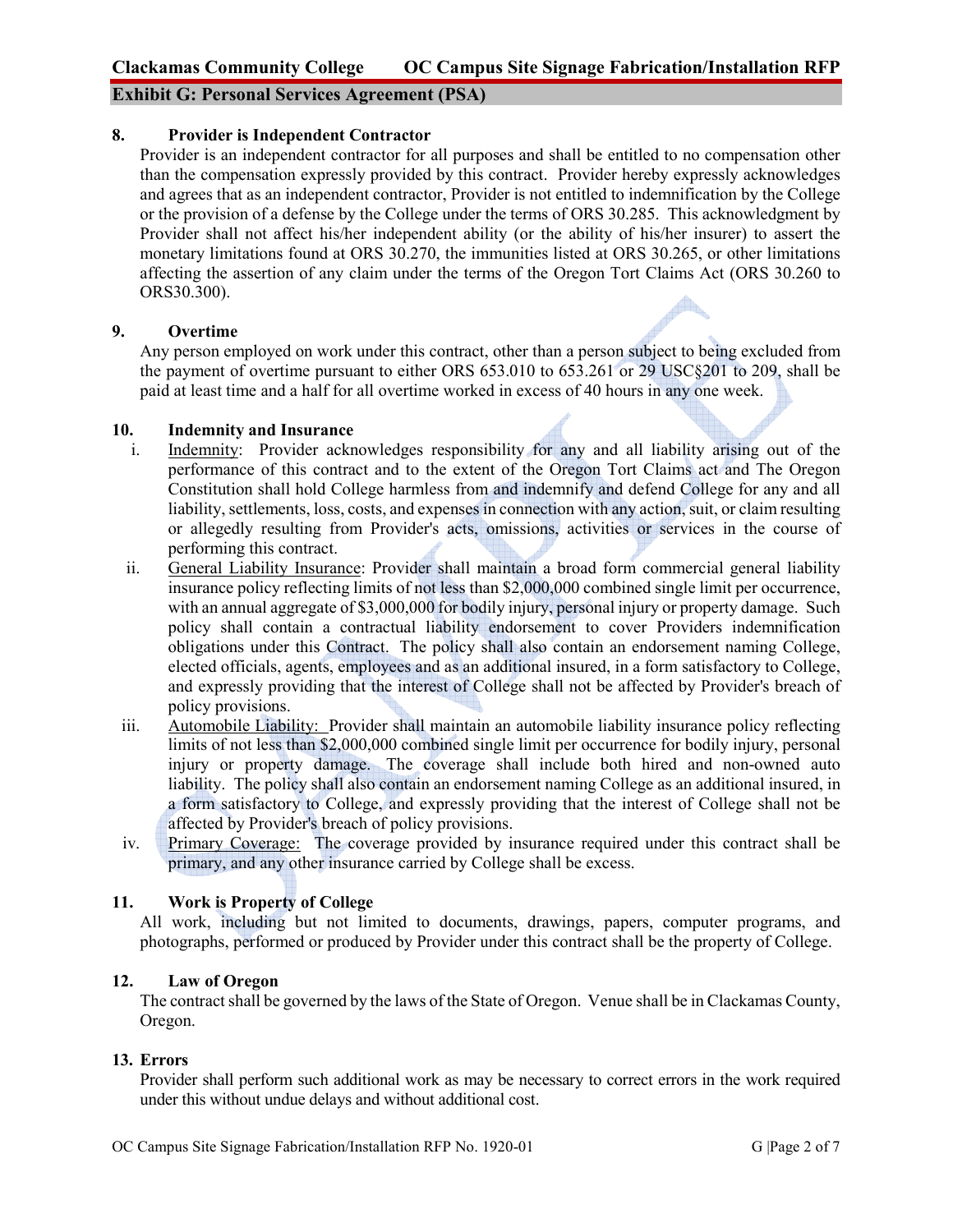# **Exhibit G: Personal Services Agreement (PSA)**

#### **14. Extra or Changes in Work**

Only the College Vice President or the Project Manager may authorize extra (and/or change) work. Failure of Provider to secure authorization for extra work shall constitute a waiver of all right to adjustment in the contract price or contract time due to such unauthorized extra work and Provider thereafter shall be entitled to no compensation whatsoever for the performance of such work.

#### **15. Successors and Assignments**

- i. Each party binds itself, and any partner, successor, executor, administrator, or assign to this contract.
- ii. Neither College nor Provider shall assign or transfer their interest or obligation hereunder in this contract without the written consent of the others. Provider must seek and obtain College's written consent before subcontracting any part of the work required of Provider under this contract. Any assignment, transfer, or subcontract attempted in violation of this subparagraph shall be void.

#### **16. Records**

- i. Provider shall retain all books, documents, papers, and records that are directly pertinent to this contract for at least three years after College makes final payment on this contract and all other pending matters are closed.
- ii. Provider shall allow College, or any of its authorized representatives, to audit, examine, copy, take excerpts from, or transcribe any books, documents, papers, or records that are subject to the foregoing retention requirement.

#### **17. Breach of Contract**

- i. Provider shall remedy any breach of this contract within the shortest reasonable time after Provider first has actual notice of the breach or College notifies Provider of the breach, whichever is earlier. If Provider fails to remedy a breach in accordance with this paragraph, College may terminate that part of the contract affected by the breach upon written notice to Provider, may obtain substitute services in a reasonable manner, and may recover from Provider the amount by which the price for those substitute services exceeds the price for the same services under this contract.
- ii. If the breach is material and Provider fails to remedy the breach in accordance with this paragraph, College may declare Provider in default and pursue any remedy available for a default.
- iii. Pending a decision to terminate all or part of this contract, College unilaterally may order Provider to suspend all or part of the services under this contract. If College terminates all or part of the contract pursuant to this paragraph, Provider shall be entitled to compensation only for services rendered prior to the date of termination, but not for any services rendered after College ordered suspension of those services. If College suspends certain services under this contract and later orders Provider to resume those services, Provider shall be entitled to reasonable damages actually incurred, if any, as a result of the suspension.
- iv. To recover amounts due under this paragraph, College may withhold from any amounts owed by College to Provider, including but not limited to, amounts owed under this or any other contract between Provider and College.

## **18. Mediation/ Trial without a jury**

Should any dispute arise between the parties to this contract it is agreed that such dispute will be submitted to a mediator prior to any litigation and the parties hereby expressly agree that no claim or dispute arising under the terms of this contract shall be resolved other than first through mediation and only in the event said mediation efforts fail, through litigation. Any litigation arising under or as a result of this contract shall be tried to the court without a jury. Each party agrees to be responsible for payment of its own professional fees, including attorney's fees.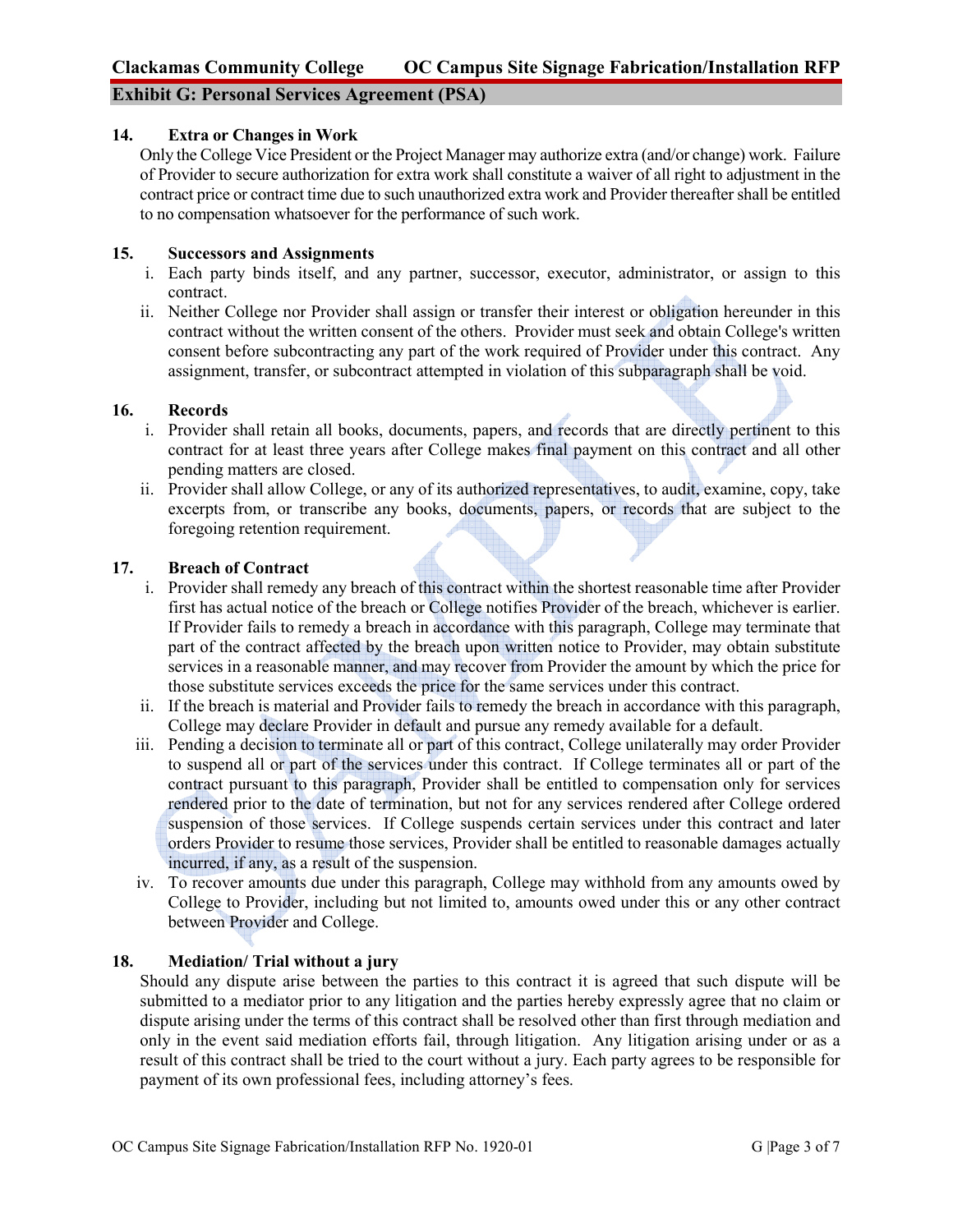# **Clackamas Community College OC Campus Site Signage Fabrication/Installation RFP Exhibit G: Personal Services Agreement (PSA)**

The parties shall exercise good faith efforts to select a mediator who shall be compensated equally by both parties. Mediation will be conducted in Portland, Oregon, unless both parties agree in writing otherwise. Both parties agree to exercise good faith efforts to resolve disputes covered by this section through this mediation process. If a party requests mediation and the other party fails to respond within ten (10) days, or if the parties fail to agree on a mediator within ten (10) days, a mediator shall be appointed by the presiding judge of the Clackamas County Circuit Court upon the request of either party. The parties shall have any rights at law or in equity with respect to any dispute not covered by this Section.

## **19. Termination for Convenience**

The College may terminate all or part of this contract at any time for its own convenience by written notice to Provider. Upon termination under this paragraph, Provider shall be entitled to compensation for all services rendered prior to actual notice of the termination or the receipt of the College's written notice of termination, whichever is earlier, plus Provider's reasonable costs actually incurred in closing out the contract.

## **20. Intellectual Property**

The interest in any intellectual property, including but not limited to copyrights and patents of any type, arising from the performance of this contract shall vest in the College. Provider shall execute any assignment or other documents necessary to effect this paragraph. Provider may retain a nonexclusive right to use any intellectual property that is subject to this paragraph. Provider shall transfer to the College any data or other tangible property generated by Provider under this contract and necessary for the beneficial use of intellectual property covered by this paragraph.

# **21. Payment for Labor or Material**

Provider shall make payment promptly, as due, to all persons supplying to Provider labor or material for the prosecution of the work provided for in this contract. (ORS 279B.220)

# **22. Contributions to the Industrial Accident Fund**

Provider shall pay all contributions or amounts due the Industrial Accident Fund from Provider incurred in the performance of this contract, and shall ensure that all subcontractors pay those amounts due from the subcontractors. (ORS 279B.220)

# **23. Income Tax Withholding**

Provider shall pay to the Oregon Department of Revenue all sums withheld from employees pursuant to ORS 316.167. (ORS279B.220)

# **24. Payment of Claims by the College**

If Provider fails, neglects, or refuses to make prompt payment of any claim for labor or services furnished to Provider or a subcontractor by any person in connection with this contract as the claim becomes due, the College may pay the claim to the person furnishing the labor or services and charge the amount of the payment against funds due or to become due to Provider pursuant to this contract. The College's payment of a claim under this Paragraph shall not relieve Provider or Provider's surety, if any, from responsibility for those claims.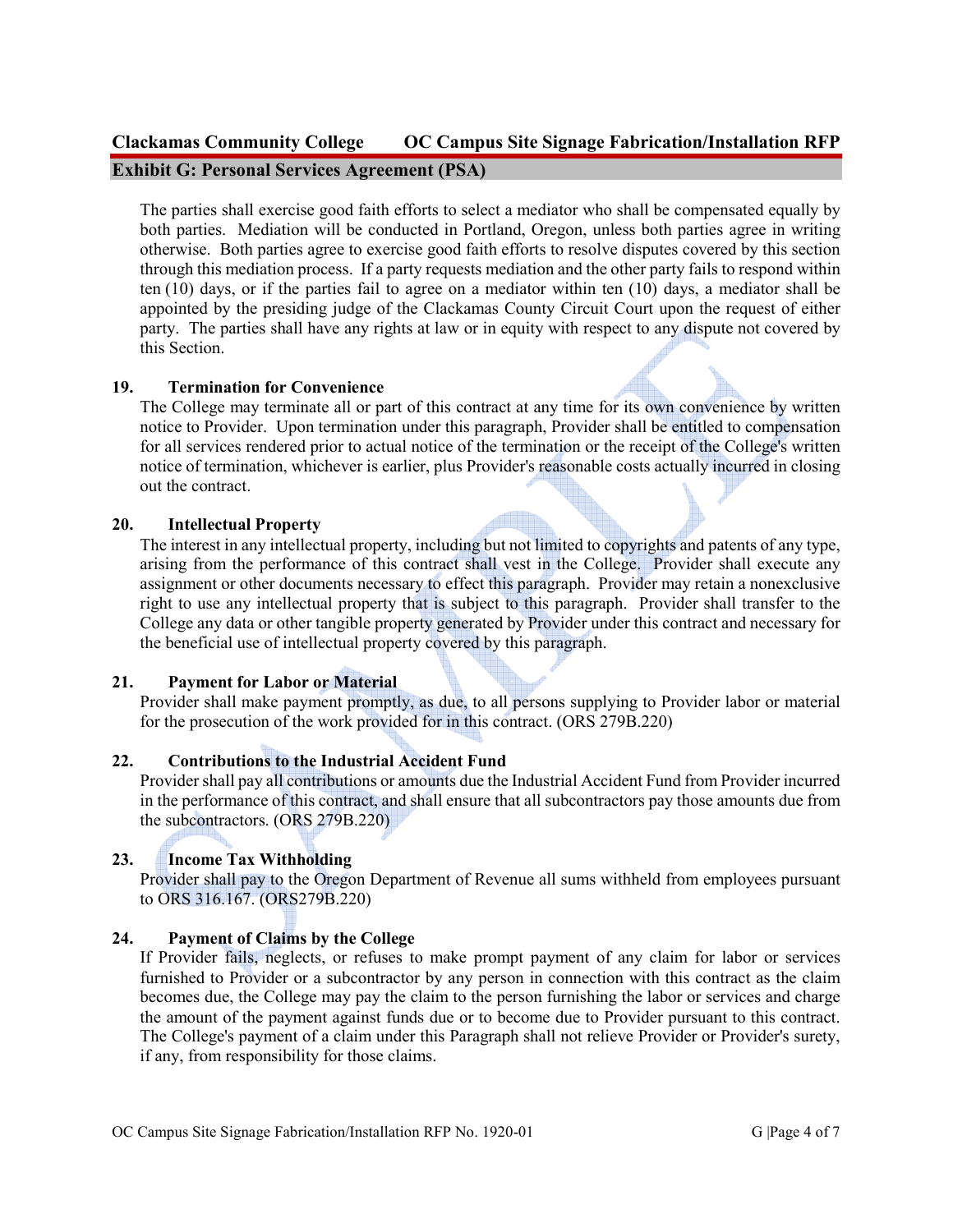# **Clackamas Community College OC Campus Site Signage Fabrication/Installation RFP**

**Exhibit G: Personal Services Agreement (PSA)** 

## **25. Hours of Labor**

Provider shall pay employees for overtime work performed under the terms of this contract in accordance with ORS 653.010 to ORS 653.261 and the Fair labor standards Act of 1938. (29 USC §§ 201 *et. seq.)*

## **26. Workers' Compensation**

Provider is a subject employer that will comply with ORS 656.017. Provider warrants that all persons engaged in contract work and subject to the Oregon Workers' Compensation law are covered by a workers' compensation plan or insurance policy that fully complies with Oregon law. Provider shall indemnify College for any liability incurred by College as a result of Provider's breach of the warranty under this Paragraph. (ORS 279B.230)

## **27. Medical Care for Employees**

Provider shall make payment of all sums to any person, co-partnership, association or corporation, furnishing medical, surgical and/or hospital care incident to the sickness or injury of Provider's  $employee(s)$ , all sums which Provider agrees to pay for such services and all monies and sums which Provider collected or deducted from the wages of employees pursuant to any law, contract or contract for the purpose of providing or paying for such service. (ORS 279B.230)

## **28. Tax Representation**

Provider represents it has complied with the tax laws of Oregon and the tax laws of all political subdivisions of Oregon, as applicable, including but not limited to ORS 305.620 and ORS chapters 316, 317 and 318. Provider warrants that it will continue to comply with the tax laws of Oregon and the tax laws of all political subdivisions of this state, including but not limited to ORS 305.620 and ORS chapters 316, 317 and 318. Provider's failure to comply with the tax laws of Oregon or a political subdivision of this state prior to executing this contract, or during the term of this contract, is a default for which the College may terminate this contract and seek damages as well as other relief available under applicable law. (SB 675).

## **29. Pay Equity**

- i. As required by [ORS 279B.235 or ORS 279C.520], Provider shall comply with ORS 652.220 and shall not discriminate against any of Provider's employees in the payment of wages or other compensation for work of comparable character, the performance of which requires comparable skills, or pay any employee at a rate less than another for comparable work, based on an employee's membership in a protected class.
- ii. Commencing on January 1, 2019, Provider must comply with ORS 652.220 as amended and shall not unlawfully discriminate against any of Provider's employees in the payment of wages or other compensation for work of comparable character on the basis of an employee's membership in a protected class. "Protected class" means a group of persons distinguished by race, color, religion, sex, sexual orientation, national origin, marital status, veteran status, disability or age. Provider's compliance with this section constitutes a material element of this Contract/Price Agreement and a failure to comply constitutes a breach that entitles Agency to terminate this Contract/Price Agreement for cause.
- iii. Provider may not prohibit any of Provider's employees from discussing the employee's rate of wage, salary, benefits, or other compensation with another employee or another person. Provider may not retaliate against an employee who discusses the employee's rate of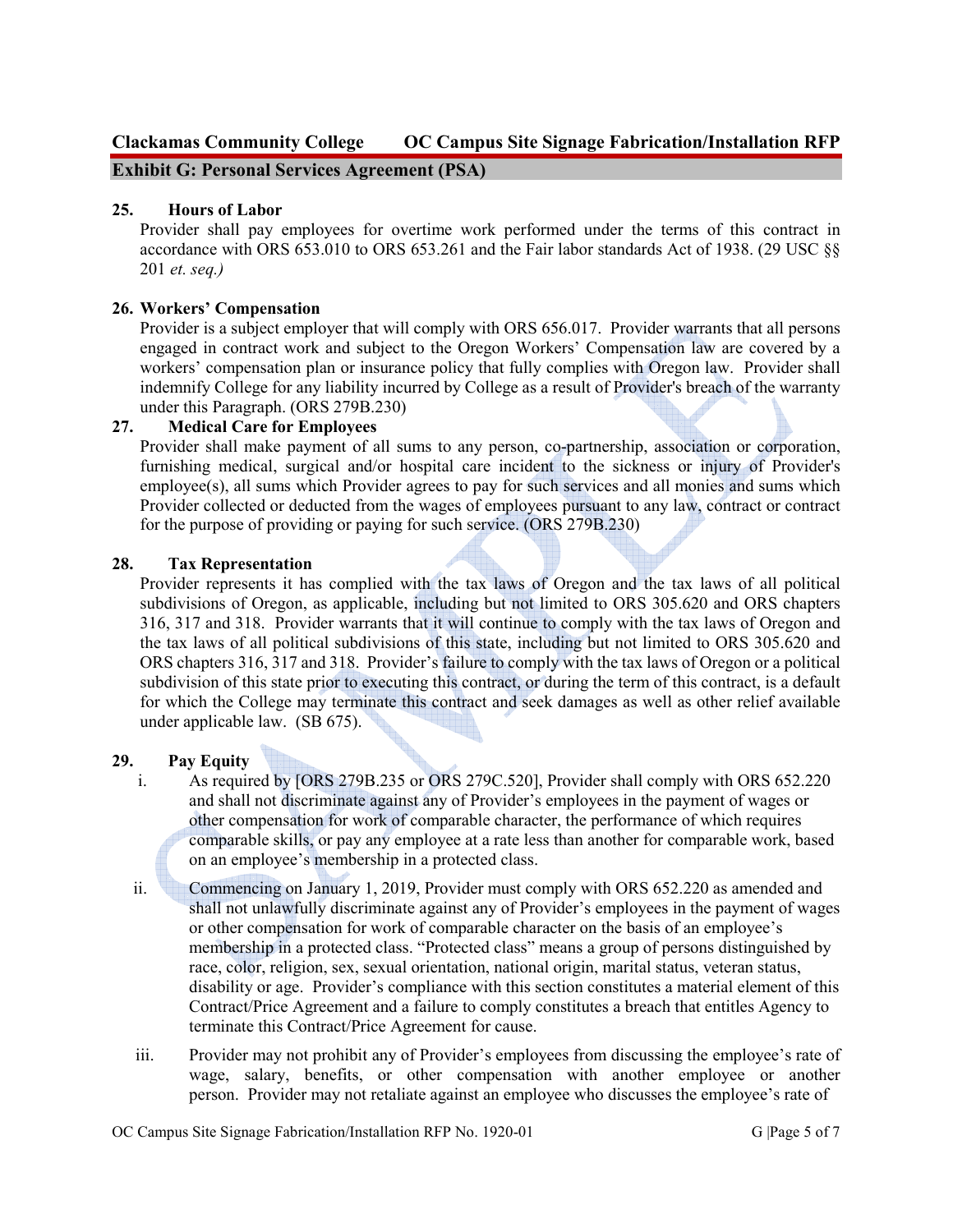# **Clackamas Community College OC Campus Site Signage Fabrication/Installation RFP Exhibit G: Personal Services Agreement (PSA)**

wage, salary, benefits, or other compensation with another employee or another person.

#### **30. Modification**

Any modification of the provisions of this contract shall be reduced to writing and signed by the parties.

#### **31. No Waiver of Legal Rights**

A waiver by a party of any breach by the other shall not be deemed to be a waiver of any subsequent breach.

#### **32. Integration**

This contract contains the entire agreement between the parties and supersedes all prior written or oral discussions or agreements regarding the same subject.

# CLACKAMAS COMMUNITY COLLLEGE

Date signed: \_\_\_\_\_\_\_\_\_\_\_\_\_\_\_\_\_\_\_\_\_\_\_\_\_ Date signed: \_\_\_\_\_\_\_\_\_\_\_\_\_\_\_\_\_\_\_\_\_\_\_\_\_\_\_

Signature:

Name: Alissa Mahar

Title: Vice President of College Services

| IRS ENVIRONMENTAL OF PORTLAND, INC. |  |  |
|-------------------------------------|--|--|
|                                     |  |  |

Signature:

Name: Bruce Korum

Title: Project Manager